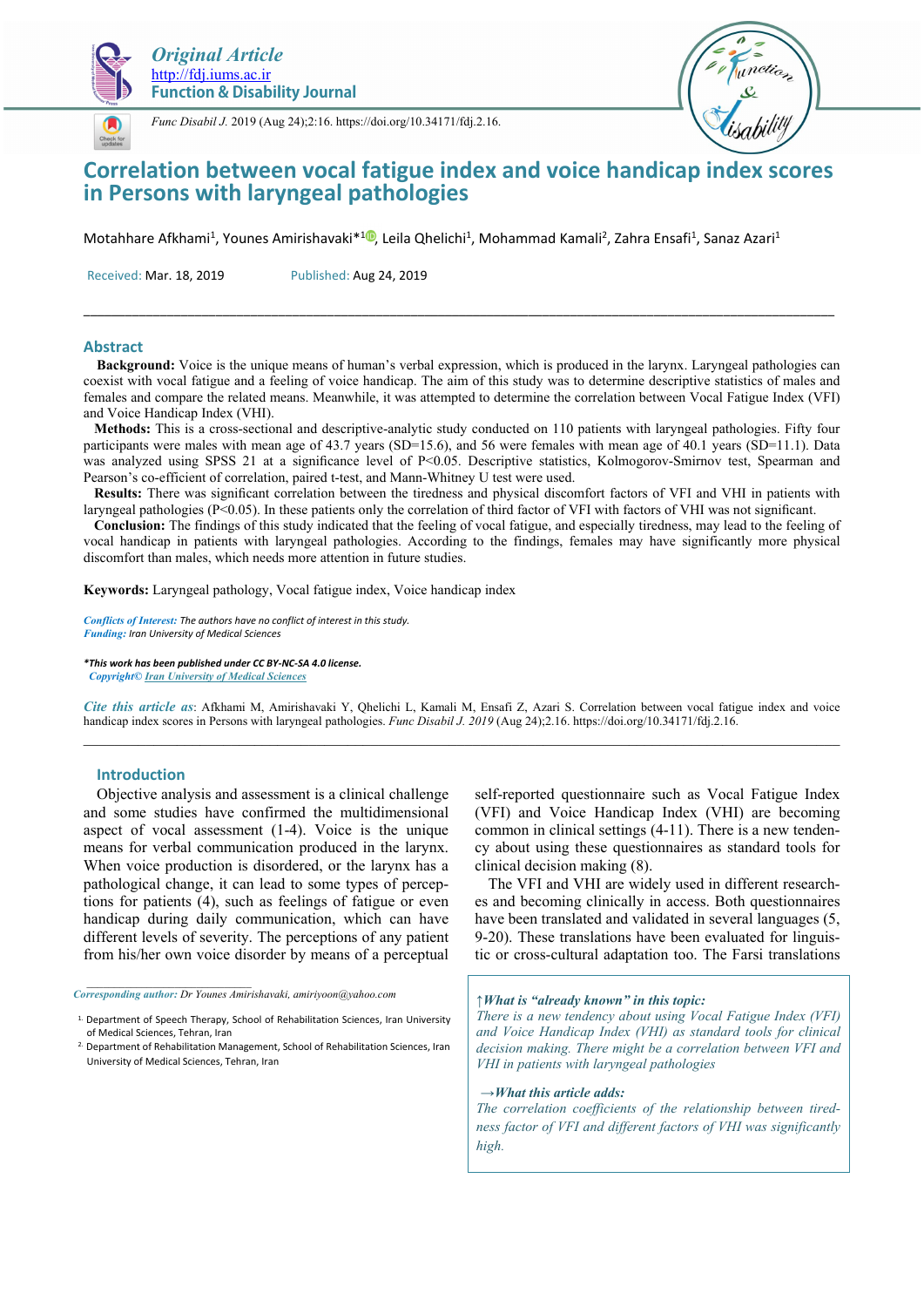of VHI and VFI have been provided and validated by Moradi et.al. and Naderifar et.al., respectively; moreover, some of their psychometric properties have been analyzed (9, 15). Moradi et.al. (2013) reported cutoff point at VHI for screening voice disorders among Persian speakers (21). VHI was developed first by Jacobson et al. in 1997 (22) and VFI by Nanjundeswaran et al. in 2015 (23).

Virginie Woisard et al. studied the relationship between VHI and several voice laboratory measurements and noted that the laboratory measurements and the VHI can give independent information in practice (4). Also, Moghtader et al. (2019) studied the relationship between the two indices of VFI and VHI in university professors who had/had not reported voice complaint (24).

VHI includes 30 items and has three subscales of functional, physical, and emotional and a total score can be calculated too (22). Some studies showed that there are significant correlations between some voice parameters and the items of VHI (4, 25, 26).

Vocal fatigue includes some of symptoms during or after use of voice maybe prolonged or short. Some of these symptoms can be laryngeal discomfort, presence of pain in the throat or neck area, reduction of pitch and loudness range or some changes in different dimensions of voice and feeling of a need for cough or throat clearing; all these symptoms are self-reported and may recover after rest (27-30).

This study seeks to answer the following question: "Is there a positive correlation between VFI and VHI of a group of patients with laryngeal pathologies or not?"

The main aim of this study was to determine the results of these two self-rating scales, i.e., VFI and VHI in two groups of male and female patients with laryngeal pathologies and compare the related data. Meanwhile, it was attempted to determine the correlation between VFI and VHI.

### **Methods**

This is a cross-sectional study with descriptive and analytic method. The sample size was calculated according to the results of a pilot of 20 patients. The correlation between factors of VFI and general score of VHI was so that correlation coefficients were between 0.254 and 0.540. The lowest correlation coefficient was considered. The sample size was calculated 106, with a confidence level of 95% and a test power of 75%. Finally, 110 patients from

referred patients to one of the hospitals of Tehran were examined in this study.

Inclusion criteria of this study were: age range of 18 to 80 years; with voice problem and laryngeal pathology confirmed with stroboscopic evaluation; vocal fatigue according to the patient's report; normal hearing according to the patient's report; reading and writing ability in Farsi; and at least three months of voice disorder according to the patient's report. Exclusion criteria of this study were: a history of neurological disorder according to the patient's report; and a history of laryngeal surgery according to the patient's report.

The participants were 110 patients with laryngeal pathologies (54 males and 56 females). All participants were Farsi speakers with different Iranian dialects who were literate and could complete the VFI and VHI questionnaires. All of the subjects had obtained clinical diagnosis by an ENT specialist and a speech pathologist. Informed consent was obtained from all the participants included in this study.

A total of 54 males and 56 females participated in the study. The male subjects had mean age of 43.7 (SD=15.6) years and the females 40.1 (SD=11.1) years.

Table 1 shows that the subjects who participated in this study had 12 different vocal pathologies. Cancer, MTD, and polyps were the most common pathologies (more than 64% of subjects). Vocal polyps, cancer, and Reinke's edema were more common in males, but vocal nodules, MTD, and vocal fold paralysis were more common in females. None of females had Reinke's edema, inflammation and papilloma. Percentage of vocal nodules (n=8) in woman was four times more than males (n=2); and the percentage of MTD and paralysis in females (n=14 and 6, respectively) was two times more than males (n=7 and 3, respectively); and the percentage of vocal polyps was two times more in males (n=12) in comparison with females (n=6). Totally, only 8.1 percent of all of the patients had one of GERD, Reinke's edema, cyst, inflammation, or papilloma.

Data collection tools in this study were three questionnaires: one demographic checklist and two questionnaires of VFI and VHI. The demographic checklist was used for gathering information of the inclusion criteria. Persian questionnaires for VFI (9) and VHI (15) are two standard questionnaires.

Our sampling method was convenience sampling; all the patients of ENT clinic of Amir A'alam Hospital of

*Table 1.* The number of subjects with the type of vocal pathology

| NO | $1,0000, 1$ . The number of $500$ person while the type of vocal pathology<br>Diagnostic category | No of subjects | Percentage     |         |
|----|---------------------------------------------------------------------------------------------------|----------------|----------------|---------|
|    |                                                                                                   | <b>Males</b>   | <b>Females</b> | (total) |
|    | Vocal nodules                                                                                     |                |                | 9.1     |
|    | Vocal polyps                                                                                      | 12             |                | 16.4    |
|    | Reinke's edema                                                                                    |                |                | 1.8     |
|    | Sulcus vocalis                                                                                    |                |                | 4.5     |
|    | <b>MTD</b>                                                                                        |                | 14             | 19.1    |
|    | Inflammation                                                                                      |                |                | 0.9     |
|    | Paralysis                                                                                         |                |                | 8.2     |
|    | Cancer                                                                                            | 19             | 13             | 29.1    |
| 9  | Papilloma                                                                                         |                |                | 0.9     |
| 10 | Cyst                                                                                              |                |                | 1.8     |
| 11 | Web                                                                                               |                |                | 5.5     |
| 12 | <b>GERD</b>                                                                                       |                |                | 2.7     |

http://fdj.iums.ac.ir

**<sup>2</sup>** *Func Disabil J.* 2019 (Aug 24); 2.16.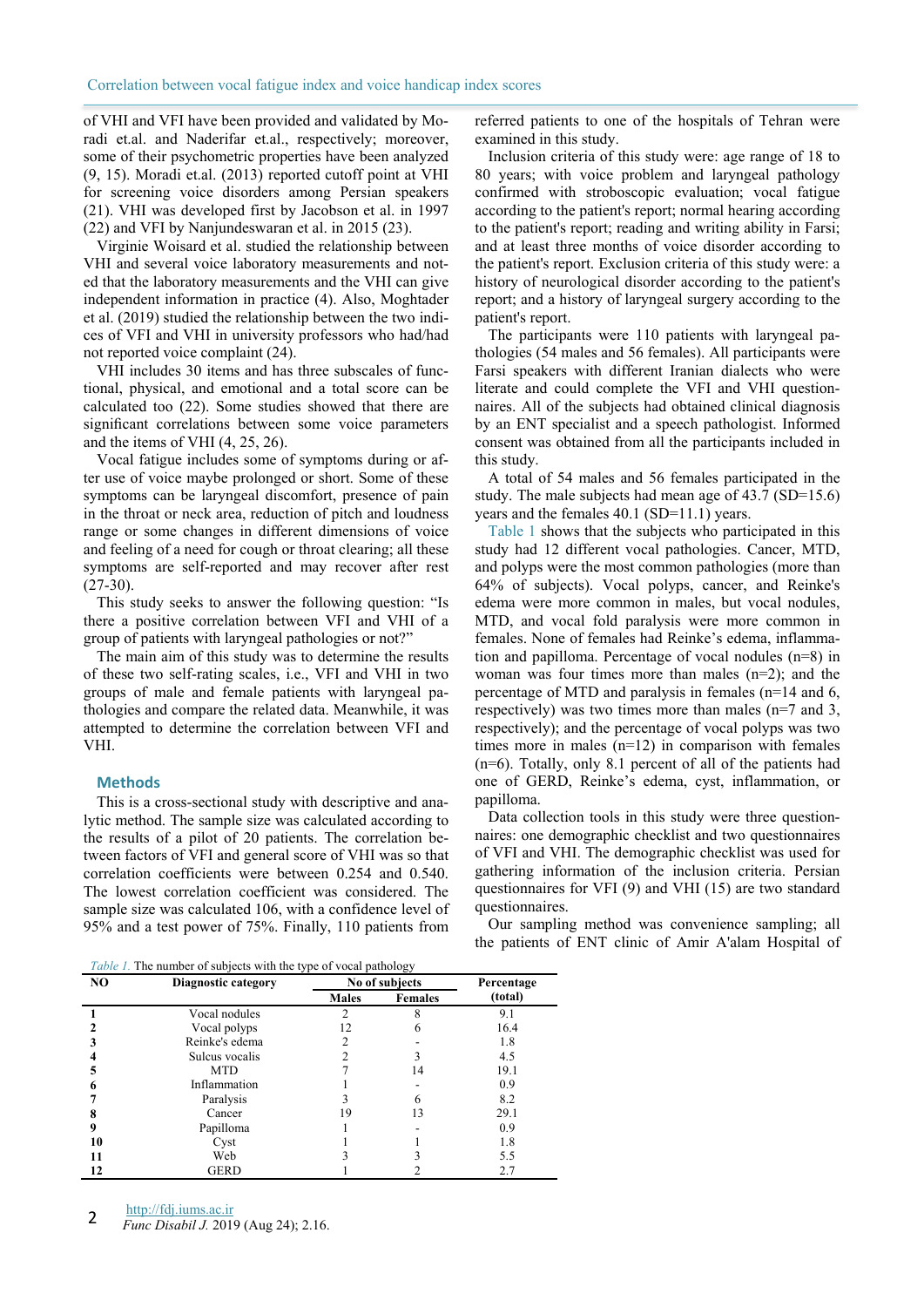Tehran University of Medical Sciences (TUMS) were referred to a speech-language pathologist for sampling in the time period of 7 months. The patients were diagnosed as persons with laryngeal problems by ENT clinicians in hospital. The time for collecting the data of each patient was 25 –35 minutes.

At first, all participants were asked to complete the demographic checklist and then the VFI and the VHI questionnaires. Both questionnaires were presented in one session. The instructions were explained for each questionnaire, and then the participants completed the questionnaires in a quiet room. Each of the questionnaires has three parts.

The VFI questionnaire includes 19 questions. The first part deals with tiredness; the second part is about physical discomfort; and improvement of symptoms of vocal fatigue after rest is the third part. First eleven questions are related to tiredness, next 5 questions are related to physical discomfort, and the other three questions are related to improvement of symptoms of vocal fatigue after rest, or the third factor of VFI. Scores of each question are considered 0-4 (0=never, 1=very seldom, 2=sometimes, 3=often, 4=always). Amount and repetition of any experienced symptom is considered for selection of related score.

The VHI questionnaire has 30 questions. It has three parts about physical, emotional, and functional aspects. Each part has 10 questions. Patients select a score of 0-4 for each of the questions (0=never, 1=almost never, 2=sometimes, 3=almost always, 4=always).

For data analysis, SPSS 21 software was used at a significant level of P<0.05. Descriptive statistics were used for calculation of means and standard deviations of variables. Kolmogorov-Smirnov test was used for determination of normal distribution of the data. Emotional factor of VHI and two factors of VFI, i.e., physical discomfort and improvement of symptoms were not normally distributed. Spearman and Pearson's co-efficient of correlation were used to assess the correlation of the factors of

VFI and VHI. In addition, paired t-test and Mann-Whitney U test were used to compare mean scores of males and females.

#### **Results**

This study aimed to correlate between two selfevaluation rating indices, i.e., VFI and VHI in a group of patients with laryngeal pathologies.

A total number of 110 dysphonic subjects were included in the study. The mean age of the subjects was 43.7  $(SD=15.6)$  years for males and 40.1  $(SD=11.1)$  years for females. VFI and VHI questionnaires were collected. The means and standard deviations were obtained for different factors of VFI and VHI of the 110 subjects.

As shown in the Table 2, the mean values of females were higher than values of males from descriptive statistics view. The difference of VHI factors in males and females was more in physical discomfort factor of VFI and in emotional factor of VHI.

One-Sample Kolmogorov-Smirnov test showed that the distribution of data was normal only in these variables: tiredness factor of VFI; physical and functional factors of VHI. Therefore we used Pearson's correlation coefficient test only for these variables, and for other variables we used Spearman's rho correlation coefficient test. Following is the table of Spearman's and Pearson's correlation of factors of VFI and VHI.

By using Spearman's and Pearson's co-efficient correlation (Table 3), it was found that the tiredness factor of VFI was correlated with all factors of VHI and the total score of VHI; and the correlation was statistically significant (P<0.05). The mentioned correlation coefficients were 0.571 for emotional, 0.628 for functional, and 0.718 for physical factors of VHI and 0.700 for total score of VHI. The correlation of second factor of VFI, i.e., physical discomfort, with all three factors of VHI was positive and weak, but was statistically significant  $(P<0.05)$ . The correlation of third factor of VFI, i.e., improvement of symptoms, with physical factor of VHI was positive and weak

*Table 2.* The mean and standard deviation scores of males and females for factors of VFI and VHI

|            |                     | Group  | No. | Mean  | <b>Std. Deviation</b> |
|------------|---------------------|--------|-----|-------|-----------------------|
| VFI        | Tiredness           | Male   | 54  | 24.28 | 10.789                |
|            |                     | Female | 56  | 26.55 | 9.863                 |
|            |                     | total  | 110 | 25.44 | 10.343                |
|            | Physical Discomfort | Male   | 54  | 5.37  | 4.380                 |
|            |                     | Female | 56  | 8.23  | 5.781                 |
|            |                     | total  | 110 | 6.83  | 5.315                 |
|            | Improvement of      | Male   | 54  | 8.30  | 4.364                 |
|            | Symptoms            | Female | 56  | 8.34  | 4.494                 |
|            |                     | total  | 110 | 8.32  | 4.410                 |
| <b>VHI</b> | Functional          | Male   | 54  | 13.59 | 8.66                  |
|            |                     | Female | 56  | 14.41 | 8.96                  |
|            |                     | total  | 110 | 14.01 | 8.785                 |
|            | Physical            | Male   | 54  | 18.7  | 7.64                  |
|            |                     | Female | 56  | 19.89 | 7.24                  |
|            |                     | total  | 110 | 19.00 | 7.459                 |
|            | Emotional           | Male   | 54  | 11.33 | 9.31                  |
|            |                     | Female | 56  | 13.73 | 10.82                 |
|            |                     | total  | 110 | 12.55 | 10.137                |
|            | Total               | Male   | 54  | 43    | 23                    |
|            |                     | Female | 56  | 48    | 24.36                 |
|            |                     | total  | 110 | 45.56 | 23.73                 |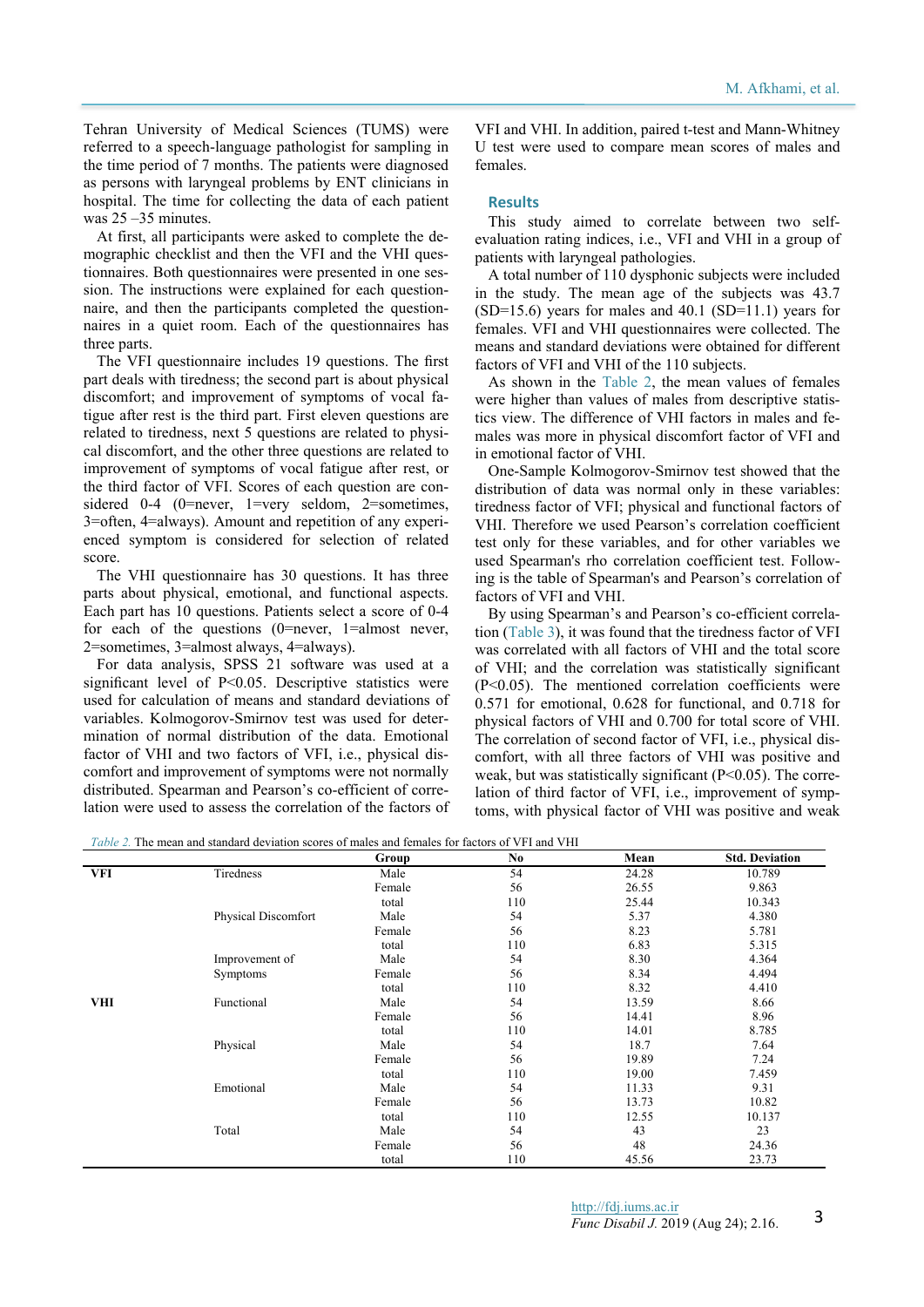Correlation between vocal fatigue index and voice handicap index scores

| <i>Table 3.</i> Correlation of factors of VFI with the factors of VHI (n=110) |                   |                                    |                |  |  |  |  |
|-------------------------------------------------------------------------------|-------------------|------------------------------------|----------------|--|--|--|--|
| <b>VFI</b> factor                                                             | <b>VHI</b> factor | <b>Coefficient Correlation 'R'</b> | <b>P-value</b> |  |  |  |  |
| <b>Tiredness</b>                                                              | Emotional         | $0.571**$                          | 0.000          |  |  |  |  |
|                                                                               | Physical          | $0.718**$                          | 0.000          |  |  |  |  |
|                                                                               | Functional        | $0.628**$                          | 0.000          |  |  |  |  |
|                                                                               | <b>Total VHI</b>  | $0.700**$                          | 0.000          |  |  |  |  |
| <b>Physical Discomfort</b>                                                    | Emotional         | $0.420**$                          | 0.000          |  |  |  |  |
|                                                                               | Physical          | $0.353**$                          | 0.000          |  |  |  |  |
|                                                                               | Functional        | $0.237**$                          | 0.006          |  |  |  |  |
|                                                                               | <b>Total VHI</b>  | $0.366$ **                         | 0.000          |  |  |  |  |
| <b>Improvement of Symptoms</b>                                                | Emotional         | $-0.040$                           | 0.339          |  |  |  |  |
|                                                                               | Physical          | 0.101                              | 0.147          |  |  |  |  |
|                                                                               | Functional        | $-0.099$                           | 0.151          |  |  |  |  |
|                                                                               | <b>Total VHI</b>  | $-0.032$                           | 0.739          |  |  |  |  |

• Underlined values of rho are Pearson's correlation coefficients and others are Spearman's rho.

and was not significant, but the correlation of third factor of VFI with emotional and functional factors of VHI was negative, very weak, and non-significant.

The comparison of the factors of VFI in males (N=54) and females (N=56) showed that only the difference between values of males and females in physical discomfort factor of VFI was significantly different (P=0.004). Also, the comparison of the factors of VHI in males and females showed that the differences were not significant.

### **Discussion**

According to the findings of this study, presence of significant correlation between two factors of VFI, i.e., the tiredness and physical discomfort with all of the factors of VHI and with the total score of VHI shows that factors of vocal fatigue and vocal handicap can be related to each other, and it seems that the feeling of vocal fatigue may lead to the feeling of vocal handicap. It may be interesting that correlation coefficients of the relationship between tiredness factor of VFI and different factors of VHI is significantly high (between .571 and .718). This finding is compatible with findings of the study, which has been done on university professors (24). It is interesting that the correlation pattern in both of the studies is the same. In both of the studies, the correlation between the two factors of VFI, i.e., tiredness and physical discomfort, and different factors of VHI was positive and significant, but this correlation about third factor of VFI was not significant.

A weak, negative, and non-significant correlation of the third factor of VFI, i.e., improvement of symptoms with factors of VHI may be due to the nature of the factor. This factor is different from the other factors which are indices of vocal fatigue, but the factor is improvement of symptoms as a result of rest (9, 23).

Our findings showed that females had more means in different factors of VFI and VHI in comparison with males, but only the mean of physical discomfort factor of VFI in females was significantly more, and the differences in the two other factors of VFI and three factors of VHI were not significant. The significant more physical discomfort in females may be due to the consequence of other factors, because the mean of all other factors of VFI and VHI were more in females, but the difference in physical factor was more and significant. This may be due to lesser amount of physical tolerance of the body of women in comparison with men. The contribution of the tolerance

of tiredness and emotional factor must be considered too, because after physical discomfort, the highest level of difference was related to tiredness factor of VFI, and emotional factor of VHI. Although we did not find similar results about differences between males and females, there are some studies which have showed similar findings about VHI or VFI (31, 32). One factor about nonsignificance of the differences between genders may arise of the details of development of a questionnaire. For example, about VHI, items which may reflect a dependency on the gender variable were removed (22).

### **Conclusion**

The findings of this study indicate that factors of VFI and VHI can be related to each other, and the feeling of vocal fatigue, and especially tiredness, may lead to the feeling of vocal handicap in patients with laryngeal pathologies. The other important finding of this study is that females may have significantly more physical discomfort than males, though this is not the case about other factors of VFI and three factors of VHI.

#### *Limitations to the Study*

The research studied only 110 dysphonic patients including 54 males and 56 females. Our main limitation was that we did not have a larger sample with different groups of laryngeal pathologies or different vocal symptoms.

## **Acknowledgment**

This article has been derived from a MSc. thesis submitted to the Speech-Language Pathology Department, School of Rehabilitation Sciences of Iran University of Medical Sciences (IUMS). The patients of this study were selected from Amir A'alam Hospital of Tehran University of Medical Sciences (TUMS).

#### *Conflict of Interests*

The authors declare that they have no competing interests.

## **References**

- 1. Baken RJ, Orlikoff RF. Clinical measurement of speech and voice: Cengage Learning; 2000.
- 2. Dejonckere PH, Bradley P, Clemente P, Cornut G, Crevier-Buchman L, Friedrich G, et al. A basic protocol for functional assessment of voice pathology, especially for investigating the efficacy of (phonosurgical) treatments and evaluating new assessment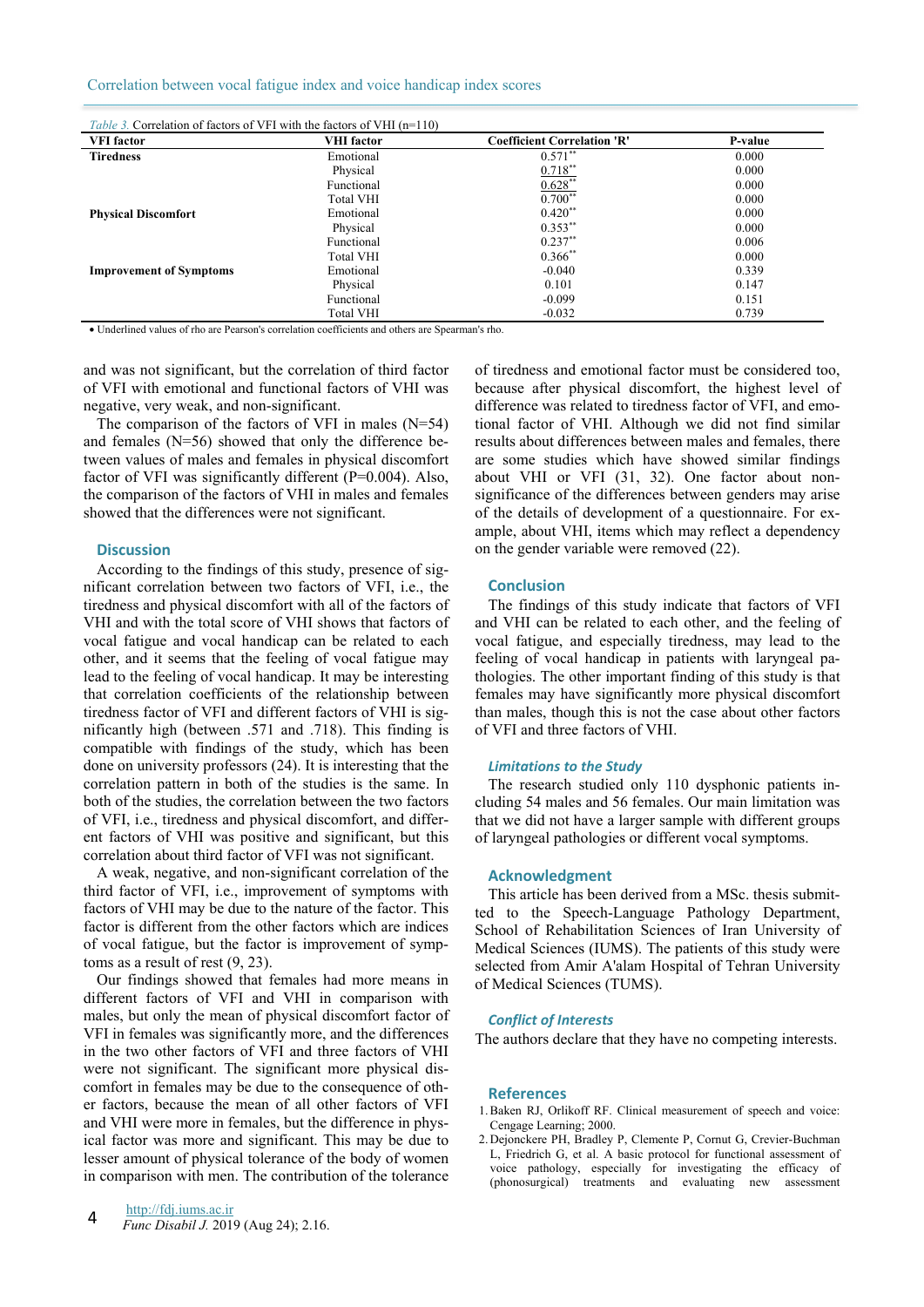techniques. Eu Arch Oto-rhino-laryngol. 2001;258(2):77-82.

- 3. Giovanni A, Robert D, Estublier N, Teston B, Zanaret M, Cannoni M. Objective evaluation of dysphonia: preliminary results of a device allowing simultaneous acoustic and aerodynamic measurements. Folia phoniatrica et logopaedica. 1996;48(4):175-85.
- 4. Woisard V, Bodin S, Yardeni E, Puech M. The voice handicap index: correlation between subjective patient response and quantitative assessment of voice. J Voice. 2007;21(5):623-31.
- 5. Athira UR, Devadas U. Adaptation and Validation of Vocal Fatigue Index (VFI) to Malayalam Language. J Voice. 2019.
- 6. Behrman A, Sulica L, He T. Factors predicting patient perception of dysphonia caused by benign vocal fold lesions. Laryngoscope. 2004;114(10):1693-700.
- 7. Čipčić O. Assessment of vocal fatigue by Vocal fatigue Index (VFI): Edukacijsko-rehabilitacijski fakultet, Sveučilište u Zagrebu; 2017.
- 8. Franic DM, Bramlett RE, Bothe AC. Psychometric evaluation of disease specific quality of life instruments in voice disorders. J Voice. 2005;19(2):300-15.
- 9. Naderifar E, Moradi N, Farzadi F, Tahmasebi N, Soltani M, Latifi SM, et al. Cross-cultural adaptation and validation of the vocal fatigue index into Persian. J Voice. 2019;33(6):947:e35-e41.
- 10. Zambon F, Moreti F, Nanjundeswaran C, Behlau M. Equivalência cultural da versão brasileira do Vocal Fatigue Index–VFI. CEP. 2017;4038:000.
- 11. Zambon F, Moreti F, Nanjundeswaran C, Behlau M, editors. Crosscultural adaptation of the Brazilian version of the Vocal Fatigue Index–VFI. CoDAS; 2017: SciELO Brasil.
- 12. Behlau M, dos Santos LdMA, Oliveira G. Cross-cultural adaptation and validation of the voice handicap index into Brazilian Portuguese. J Voice. 2011;25(3):354-9.
- 13. Bonetti A, Bonetti L. Cross-cultural adaptation and validation of the Voice Handicap Index into Croatian. J Voice. 2013;27(1):130. e7-. e14.
- 14. Helidoni ME, Murry T, Moschandreas J, Lionis C, Printza A, Velegrakis GA. Cross-cultural adaptation and validation of the voice handicap index into Greek. J Voice. 2010;24(2):221-7.
- 15. Moradi N, Pourshahbaz A, Soltani M, Javadipour S, Hashemi H, Soltaninejad N. Cross-cultural equivalence and evaluation of psychometric properties of voice handicap index into Persian. J Voice. 2013;27(2):258. e15-. e22.
- 16. Schindler A, Ottaviani F, Mozzanica F, Bachmann C, Favero E, Schettino I, et al. Cross-cultural adaptation and validation of the Voice Handicap Index into Italian. J Voice. 2010;24(6):708-14.
- 17. Sielska-Badurek E, Rzepakowska A, Sobol M, Osuch-Wójcikiewicz E, Niemczyk K. Adaptation and validation of the voice-related quality of life measure into Polish. J Voice. 2016;30(6):773. e7-. e12.
- 18. Sorensen JR, Printz T, Mehlum CS, Heidemann CH, Groentved

AM, Godballe C. Cross-cultural adaption and validation of the Danish voice handicap index. J Voice. 2019;33(4):441-4.

- 19. Sotirović J, Grgurević A, Mumović G, Grgurević U, Pavićević L, Perić A, et al. Adaptation and Validation of the Voice Handicap Index (VHI)-30 into Serbian. J Voice. 2016;30(6):758. e1-e6.
- 20. Trinite B, Sokolovs J. Adaptation and validation of the Voice Handicap Index in Latvian. J Voice. 2014;28(4):452-7.
- 21. Moradi N, Pourshahbaz A, Soltani M, Javadipour S. Cutoff point at voice handicap index used to screen voice disorders among persian speakers. J Voice. 2013;27(1):130. e1-e5.
- 22. Jacobson BH, Johnson A, Grywalski C, Silbergleit A, Jacobson G, Benninger MS, et al. The voice handicap index (VHI) development and validation. American Journal of Speech-Language Pathology. 1997;6(3):66-70.
- 23. Nanjundeswaran C, Jacobson BH, Gartner-Schmidt J, Abbott KV. Vocal Fatigue Index (VFI): development and validation. J Voice. 2015;29(4):433-40.
- 24. Moghtader M, Soltani M, Mehravar M, JafarShaterzadehYazdi M, Dastoorpoor M, Moradi N. The Relationship Between Vocal Fatigue Index and Voice Handicap Index in University Professors With and Without Voice Complaint. J Voice. 2019.
- 25. Hsiung MW, Pai L, Wang HW. Correlation between voice handicap index and voice laboratory measurements in dysphonic patients. Eur Arch Oto-rhino-laryngol. 2002;259(2):97-9.
- 26. Wheeler KM, Collins SP, Sapienza CM. The relationship between VHI scores and specific acoustic measures of mildly disordered voice production. J Voice. 2006;20(2):308-17.
- 27. Casper JK, Leonard R. Understanding voice problems: A physiological perspective for diagnosis and treatment: Lippincott Williams & Wilkins; 2006.
- 28. Kostyk BE, Rochet AP. Laryngeal airway resistance in teacherswith vocal fatigue: A preliminary study. J Voice. 1998;12(3):287-99.
- 29. Solomon NP. Vocal fatigue and its relation to vocal hyperfunction. Int J Speech-Language Pathol. 2008;10(4):254-66.
- 30. Welham NV, Maclagan MA. Vocal fatigue: current knowledge and future directions. J Voice. 2003;17(1):21-30.
- 31. Majdinasab F, Karkheiran S, Moradi N, Shahidi GA, Salehi M. Relation between Voice Handicap Index (VHI) and disease severity in Iranian patients with Parkinson's disease. Med J Islam Repub Iran. 2012;26(4):157.
- 32. Majdinasab F, Moradi N, Karkheiran S, Kamali M. Voice Handicap Index (VHI) in Persian speaking Parkinson's disease patients. Salmand. 2014;9.